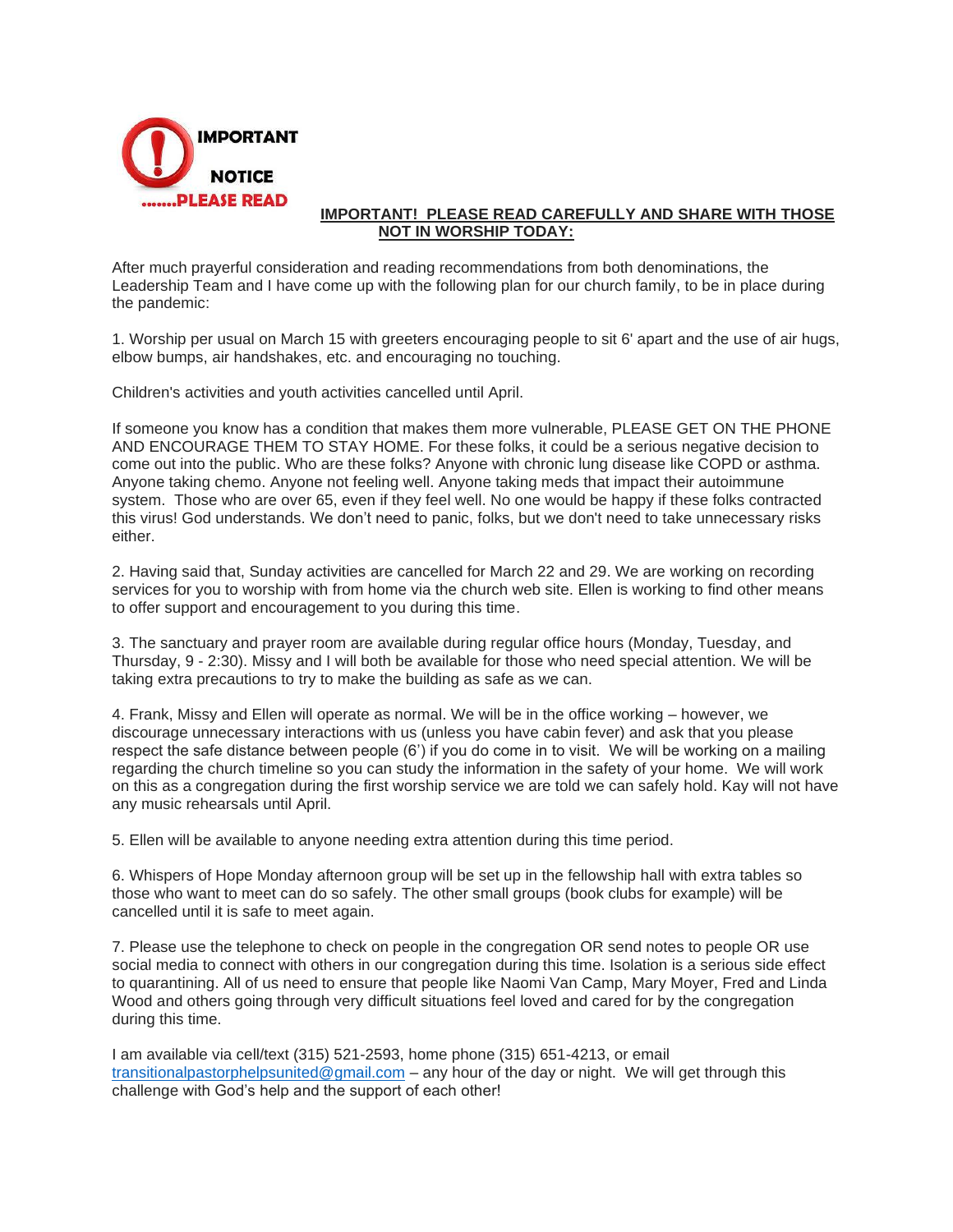Here are some suggestions to shift this from negative to positive:

- Do some spring cleaning while you are home. Great time to clean out closets, basement, and the garage, and gather items for the Whale of a Sale.
- Spend some time intentionally talking with God and listening for God's still small voice.
- Does your yard need attention? You now have time to get out in the fresh air and rake.
- Have a book you have been wanting to read? Now you can do that.
- Remember the "old" days when people wrote letters or sent cards to others? Now would be a great time to give those a try and brighten others' days at the same time.
- Know how to email? Another way to stay in touch with people.
- How about board games with the family and family meals?
- Have kids? How about inviting them to do projects with you, like making cookies or an art activity or playing outside?
- Movie night, anyone? (Safely in the confides of your home)

The best thing we can do during this time is to take the metaphorical lemons we have been given and turn them into lemonade!

God is with us, folks! Remember all the times God has gotten each of us through very difficult times. He never abandons us. He is always by our side. God bless! Ellen

## **Five Ways To Be The Church When Church Is Canceled\***

Seems like the notion of "cancel culture" just took on a whole new dimension. School — canceled. Vacation– canceled. Basketball tournaments and horse races– both the lifeblood of my people– canceled. Conferences, retreats, events of all kinds– canceled, eliminated, done-zo. In a matter of a few days, this thing has gone from "wash your hands and cover your cough" to a significant lifestyle change that most of us have not experienced in our lifetime.

Of all the cancellations, perhaps the most unnerving of all is the call, in many areas, to cancel church worship services. This seems counterintuitive in a time when people are anxious and need community; when people are facing economic uncertainty and need support; and when people are fearful and need the comfort of prayer and connection. And yet– we have to acknowledge that "large gatherings" are a hotspot for the spread of disease, and that church services can be pretty cozy experiences as far as personal space goes. For all of our best efforts to eliminate hand shaking and peace passing, and to modify communion practices, the best way to protect folks right now is to keep them apart. It's sad. It's painful. It goes against every impulse of church leaders who proclaim faith in a God who is bigger than human fear. And it rubs up against the ego of those who think of themselves as hardy enough to weather any storm and get to church early to get the coffee going.

I get it. I really do. But sometimes, painful as it is, cancelling is the responsible, compassionate thing to do, and anything else is just hubris. Think of this illness as the black ice of liability. If there is a blizzard, you might be able to get to church. But if you can't clear the sidewalks and the parking lots, do you really want to invite people into a hazard situation–the invisible threat that is just under the surface? This is like that. Sure, folks who are not sick are going to feel like they should still come to church. But they could be carrying something they don't know they have yet, and pass it right on to their elderly or immunocompromised neighbor.